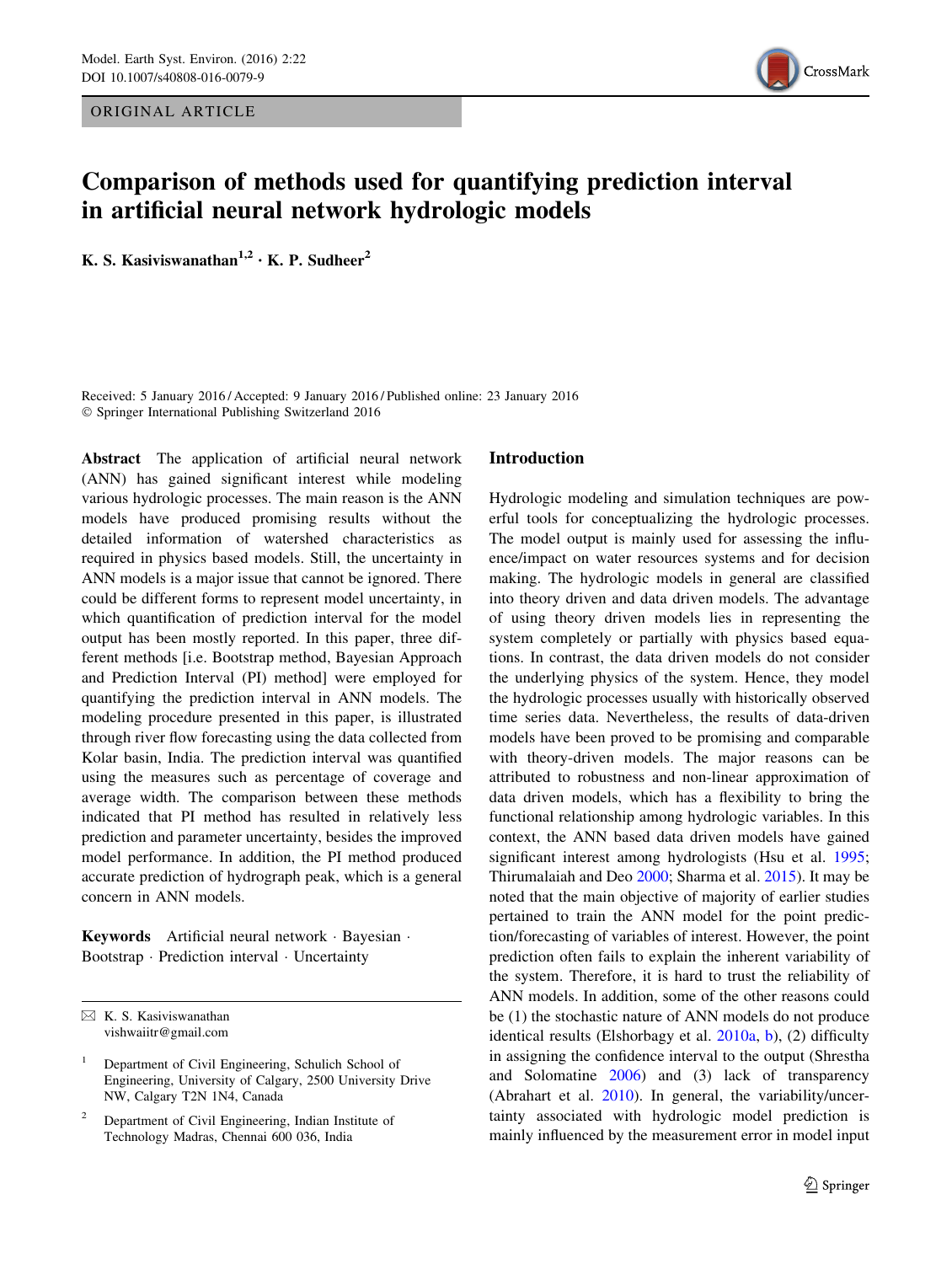and output variables, model parameters and the model structure (Schoups and Vrugt [2010](#page-10-0)). The benefits of uncertainty quantification in hydrologic models not only help in selecting the appropriate model, but it also gives an indication of best and worst scenarios, weak and strong points of modeling (Srivastav et al. [2007](#page-10-0)).

Numerous methods have been reported in literature for quantifying the uncertainty in hydrologic models. In general, the methods are classified (Shrestha and Solomatine [2006\)](#page-10-0) into (1) analytical methods, (2) approximation methods, (3) simulation and sampling based methods, (4) Bayesian methods, (5) methods based on analysis of model errors, (6) fuzzy theory based methods. The assumption and difficulty of applying these methods require the information of probability distribution of parameters, statistical information of normality and homoscedasticity of residuals, knowledge of membership functions.

The quantification of uncertainty in ANN models is computationally a challenging task, possibly due to parallel computing architecture and large degrees of freedom exist in their development. Therefore, currently employed uncertainty analysis methods in physics and conceptual models cannot be applied directly to ANN models without suitable modifications. Still, different methods for quantifying the uncertainty of ANN models have been reported such as ensemble based approach (Boucher et al. [2010](#page-9-0)), Bayesian approach (Zhang et al. [2009\)](#page-10-0), bootstrap approach (Srivastav et al. [2007\)](#page-10-0), heuristic method (Han et al. [2007](#page-10-0)), fuzzy based approach (Alvisi and Franchini [2011\)](#page-9-0). Despite various methods to quantify uncertainty of neural network based hydrologic model, each method has its own merits and demerits while representing the uncertainty.

In this paper, comparisons between three different uncertainty methods applied in ANN models have been investigated. The methods include (1) Bootstrap method, (2) Bayesian approach and (3) Prediction Interval (PI) method. The rationale in selecting these methods is that they use different mathematical formulation, principle and assumption. It is demonstrated through river flow forecast models using the data collected from Kolar basin, India. The uncertainty in ANN models was assessed quantitatively using the indices called average width (AW) of prediction interval and percentage of coverage (POC). Based on the estimate, the effective method was identified which produce narrow prediction interval, which also includes more number of observed values within the prediction interval of ANN model output. In addition, the qualitative comparison was also carried out based on (1) the difficulty of implementation, (2) computational efficiency, (3) fulfilment of statistical and probabilistic assumption, (4) parameter convergence and (5) meaningful quantification and accuracy in predicting the peak flows.

## Methodology

An ANN is a mathematical tool inspired by biological neurons. It can be characterized as massively parallel connections of neurons called nodes arranged in a layer. The typical ANN architecture has input, hidden and output layer. The input and output layer is problem dependent where as the hidden layer is responsible for bringing suitable relationship between the inputs and outputs. There could be one or several hidden layers depend on the complexity of the problem. The connections are linked through weights and biases, which are numerical values estimated from training/calibration of ANN models (i.e. parameters of the ANN). More details about the functioning of ANN are available in various literatures and are not presented herein for brevity. In this section, the methods employed for carrying out uncertainty analysis is explained as follows.

In addition to that, a brief description is presented for the ANN model development that includes input determination, data division and identification of ANN architecture. It may be noted that this study considers only a parameter uncertainty as a source of uncertainty while estimating the model prediction interval; hence other sources are not included in the analysis. However, other sources can also be included, which is in general computationally intensive (Zhang et al. [2011](#page-10-0)). Figure [1](#page-2-0) shows the flowchart describing the overall methodology.

#### Bootstrap method

It has been emphasized that bootstrap is a simple method to quantify the parameter and prediction uncertainty of neural network (Srivastav et al. [2007\)](#page-10-0). The advantage of using the method does not require the assumption of probability distribution of parameters or complex derivatives of non-linear function. The quantification of uncertainty is carried out training independent ANN models through sampling subset of input–output patterns with replacement (Srivastav et al. [2007\)](#page-10-0) from the wholedata set. Suppose, if 'B' such random samples are bootstrapped each time from total available dataset, the simple arithmetic average of prediction  $\hat{y}_i$  can be considered as model output which corresponds to the ith input data point 'x'.

$$
\hat{y}_i = \frac{1}{B} \sum_{b=1}^{B} f(x_i; p_b)
$$
\n(1)

where  $p_b$  denotes the parameter obtained from  $b<sup>th</sup>$  bootstrap sample and  $f$  denotes the functional form of ANN model.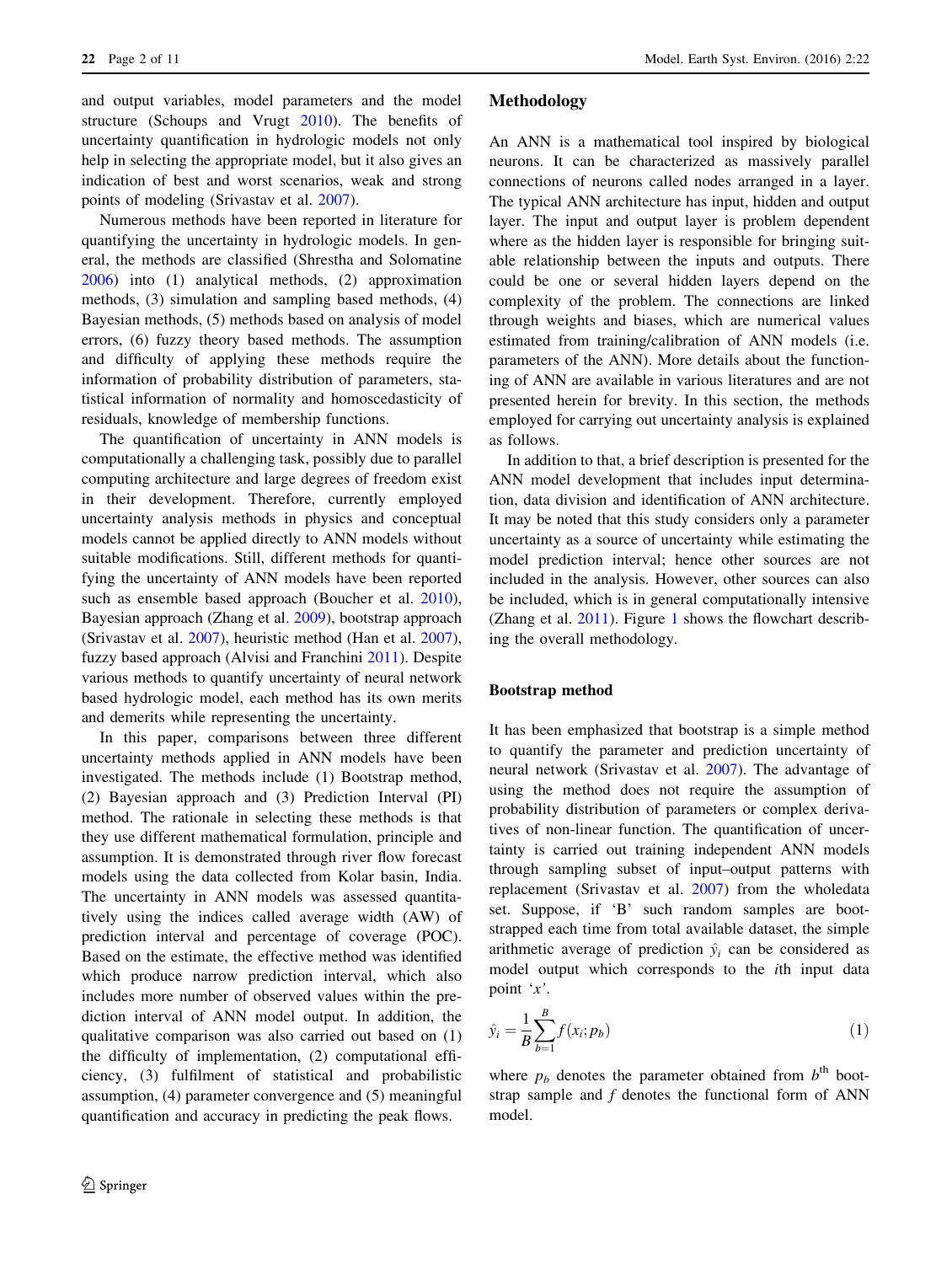<span id="page-2-0"></span>

#### Bayesian approach

The traditional learning of ANN employs error minimization function which attempts to find a set of deterministically optimized weights. In contrast, the Bayesian learning involves training the neural network for the distribution of weights. This is carried out using Bayes' theorem which optimizes weights (i.e. posterior distribution) from the assumed prior distribution. The posterior distribution is then used to evaluate the predictive distribution of network outputs. According to Bayes' rule, the posterior probability distribution of parameters of ANN model 'M' given the input–output pattern  $(X, Y)$ is,

$$
p(\theta|X, Y, M) = \frac{p(X, Y|\theta, M)p(\theta|, M)}{p(X, Y|M)}
$$
\n(2)

where  $p(X, Y|M)$  is a normalization factor which ensures the total probability is one.  $M$  denotes the model with specified connection weights for selected network architecture.

 $p(X, Y | \theta, M)$  represents likelihood of the parameter  $\theta$ , it is assumed that the model residuals follow Gaussian distribution and this can be written as,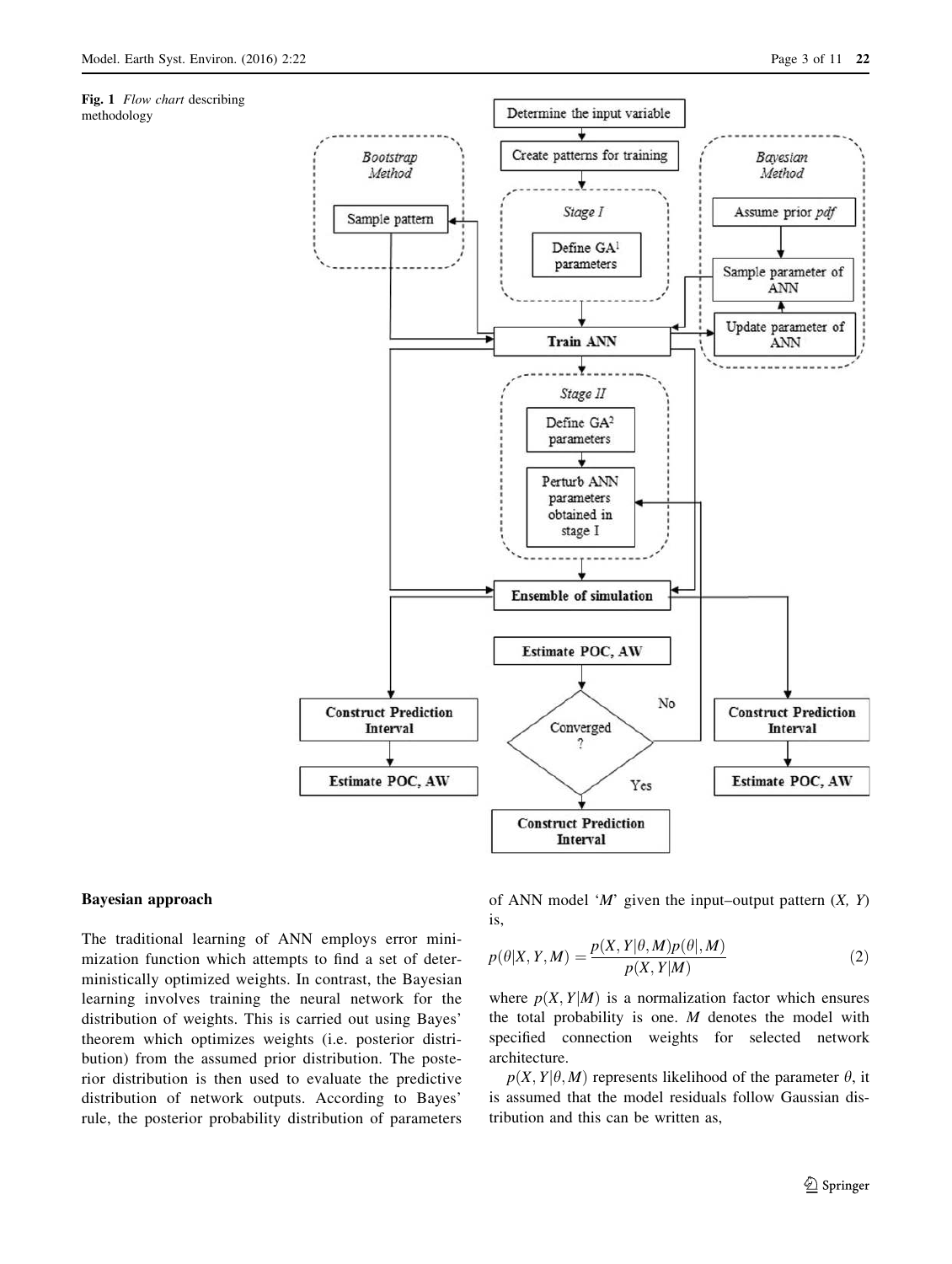$$
p(X, Y | \theta, M) \infty \exp\left(-\frac{\beta |Y - f(X, \theta)|^2}{2}\right) \tag{3}
$$

 $p(\theta, M)$  is the prior probability distribution of parameter  $\theta$ . This is assumed to follow Gaussian distribution and it is written as.

$$
P(w) \infty \exp\left(-\frac{\alpha |w|^2}{2}\right) \tag{4}
$$

where  $\alpha$ ,  $\beta$  are called hyper parameters of distribution which follows Inverse-gamma distribution. These values are updated using Bayes's theorem given the input–output patterns. The model prediction is integration of posterior distribution of weight vectors given the data and is represented as

$$
E[Y_{n+1}] = \int f(X_{n+1}, \theta) p(\theta | (X, Y)) d\theta \tag{5}
$$

Solving the above integral Eq. (5) analytically is computationally a challenging task. Therefore, it requires suitable sampling techniques to numerically solve. This study used Marcov Chain Monte Carlo (MCMC) algorithm to sample the parameters through initial and actual sampling phase (Neal [1996\)](#page-10-0). During initial sampling phase, only the parameters of ANN were updated, however the hyper parameters were fixed at certain values. This prevents taking biased values of hyper parameter before ANN parameter reaches reasonable values. Once these starting values are fixed, actual sampling phase determines the values of hyper parameters. This progressively changes the shape of distribution and leads to posterior convergence of ANN parameters. In such way, many combinations of finally converged parameters from posterior distribution were stored and that were used to predict the variable of interest for the given input with quantified prediction interval.

#### Prediction interval (PI) method

Since neural network calibrates its parameters based on parallel computing, quantification of uncertainty along with calibration is a difficult task, plausibly due to the complexity in computations. Therefore the quantification of uncertainty is generally carried out after the model calibration. However in this method, the prediction interval of the ANN model outputs was constructed during calibration itself with a consideration of generating ensemble of predictions (Kasiviswanathan et al. [2013\)](#page-10-0). A two stage optimization procedure is envisaged for constructing the prediction interval of ANN model outputs. During first stage of optimization, the optimal weights of an ANN were obtained. In the second stage, optimal variability of these

weights were identified that help generate ensembles with minimum residual variance for the ensemble mean, while ensuring a maximum of the measured data to fall within the estimated prediction interval, whose width also is minimized simultaneously. A genetic algorithm based optimization method was applied to generate the desired solution during stage I and II (Goldberg [1989\)](#page-10-0). In which, the number of iteration was fixed as 1000.

In theory, if the width of prediction band is wider, it covers most of the observed values. However, in order to include more observed values in the prediction band, compromising on the width of the prediction band is not desirable. Since these measures are conflicting, a desired solution is to have maximum coverage with a narrow prediction band. Therefore, the second stage optimization is formulated as a multi-objective optimization problem that considers both these measures of uncertainty. The two uncertainty indices i.e. percentage of coverage (POC) and average width (AW) are defined as follows.

$$
POC = \left(\frac{1}{n}\sum_{i=1}^{n} c_i\right) \times 100\tag{6}
$$

$$
AW = \frac{1}{n} \sum_{i=1}^{n} \left[ \hat{y}_i^U - \hat{y}_i^L \right] \tag{7}
$$

where  $n$  is the total number of patterns used for constructing the prediction interval;  $\hat{y}^U_i$  and  $\hat{y}^L_i$  are the upper and lower bound estimation of the *i*th pattern;  $c_i = 1$  if the observed values of target fall in the prediction band  $\left[\hat{y}_i^U, \quad \hat{y}_i^L\right]$ , otherwise  $c_i = 0$ . In addition to that, the mean square error was used to preserve the shape of the hydrograph as well better convergence.

Suppose, if  $K$  individual networks derived, and  $i<sup>th</sup>$  pattern has a predicted value  $\hat{y}_i^k$  obtained from the kth network  $(k = 1, 2,...K)$  and  $y<sub>o</sub>$  is the observed flow value. The ensemble average is considered to estimate the mean square error with observed values and it is defined as:

$$
MSE = \frac{1}{n} \sum_{i=1}^{n} \left[ y_i^o - \frac{1}{K} \sum_{k=1}^{K} y_i^k \right] \quad i = 1, 2, \dots, n \tag{8}
$$

#### Model development

It can be seen from Fig. [1](#page-2-0) that the prediction interval method quantifies the uncertainty during calibration of ANN, where as other two method estimates after the calibration. The initial step was to determine the significant input variables for the ANN modeling (Sudheer et al. [2002](#page-10-0)). Generally some degree of a priori knowledge is required to determine the initial set of candidate inputs (e.g. Campolo et al. [1999](#page-9-0); Thirumalaiah and Deo [2000](#page-10-0)).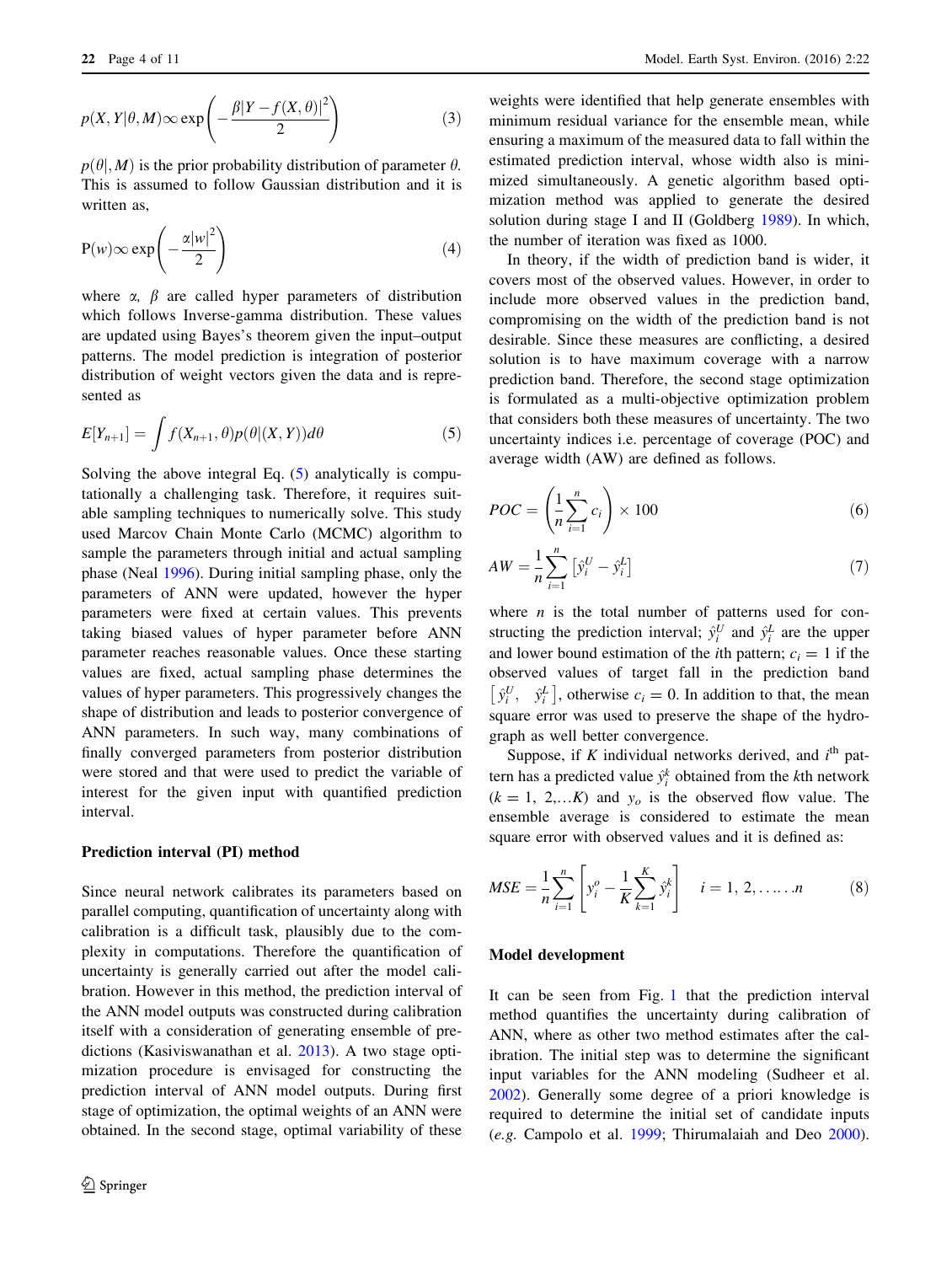However, the relationship between the variables is not clearly known a priori, and hence often an analytical technique, such as cross-correlation, is employed (e.g. Sajikumar and Thandaveswara [1999;](#page-10-0) Sudheer et al. [2002](#page-10-0)). The major disadvantage associated with using cross-correlation is that it is only able to detect linear dependence between two variables, while the modeled relationship may be highly nonlinear. Nonetheless, the cross-correlation methods represent the most popular analytical techniques for selecting appropriate inputs.

The following inputs were identified and patterns were created based on the methodology suggested by Sudheer et al.  $(2002)$  $(2002)$ : [R(t-9), R(t-8), R(t-7), Q(t-2), Q(t-1)], where  $R(t)$  represents the rainfall,  $Q(t)$  represents the runoff at time period 't'. The output of the network was considered as  $Q(t)$ . It may be noted that the present study considers one step lead forecast for demonstrating the potential of methods used for quantifying the prediction interval. However, one can extend for the long lead time forecast in order to analyze the uncertainty in models. The short lead forecast should be accurate with less uncertainty and mainly used for operating the hydraulic structures under various flooding conditions. A total of 6525 patterns (input–output pairs) were created from the available data of three years for the study. Further, the data was split into training (5500 sets) and validation (1025 sets) data sets for the analysis. A single hidden layer was considered based on various research studies conducted on this basin (Nayak et al. [2005](#page-10-0); Chetan and Sudheer [2006\)](#page-9-0). As mentioned, the number of hidden neurons in the network, which is responsible for capturing the dynamic and complex relationship between various input and output variables, was identified by various trials. The trial and error procedure started with two hidden neurons initially, and the number of hidden neurons was increased up to 10 with a step size of 1 in each trial. The optimal number of hidden neurons was found to be 3 after trial and error. The ANN network structure used in this study is shown in Fig. 2. The following nomenclature is used to represent the links: for the connection between input nodes and hidden nodes, the link connecting  $I_1$  (input 1) to  $H_1$  (hidden node 1) is  $WI_1H_1$ ,  $I_1$ to  $H_2$  is  $WI_1H_2$ ,  $I_1$  to  $H_3$  is  $WI_1H_3$  and so on; links connecting hidden nodes to the output node are designated as  $WH<sub>1</sub>O<sub>1</sub>$  (H<sub>1</sub> to O<sub>1</sub>), WH<sub>2</sub>O<sub>1</sub> (H<sub>2</sub> to O<sub>1</sub>), and WH<sub>3</sub>O<sub>1</sub> (H<sub>3</sub> to  $O_1$ ); the bias connection are represented as BH<sub>1</sub> (at H<sub>1</sub>),  $BO<sub>1</sub>$  (at  $O<sub>1</sub>$ ).

A sigmoid function was used as the activation function in the hidden layer and linear function in output layer. As the sigmoid function was used in the model, the input– output variables have been scaled appropriately to fall within the function limits using the range of the data. The training of the ANN was carried out using genetic algorithm. For each set of hidden neurons, the network was



Fig. 2 The final ANN architecture identified for Kolar Basin

trained in batch mode (offline learning) to minimize the mean square error at the output layer. In order to check any over-fitting during training, a cross validation was performed by keeping track of the efficiency of the fitted model. The training was stopped when there was no significant improvement in the model efficiency, and the model was then tested for its generalization properties. The parsimonious structure that resulted in minimum error and maximum efficiency during training as well as validation was selected as the final form of the ANN model.

The total number of ensemble of simulation for all the methods was fixed as 100 as suggested by (Tiwari and Adamowski [2013\)](#page-10-0) so as to maintain the uniformity while comparing the model performance and uncertainty. In the case of bootstrap method, 4500 patterns were randomly bootstrapped out of 5500 patterns available for training to create ensemble of simulation. A total of 100 sets of parameter were obtained through bootstrap sampling, which leads to 100 ensemble of simulation. The ensemble of simulation was then used to establish prediction interval around the observed value and hence the uncertainty was estimated using the measures POC and AW (Fig. [1](#page-2-0)). In the case of Bayesian approach, the parameters of ANN were optimized in the form of probability distribution function (pdf). The prior pdf of parameters was assumed to be uniform distribution and the samples of parameters were generated to train ANN model. The distribution was then updated using likelihood values of model under Bayes theorem. The Markov chain Monte Carlo algorithm was used to generate parameter samples repeatedly until it converges. Through this procedure, the ensemble of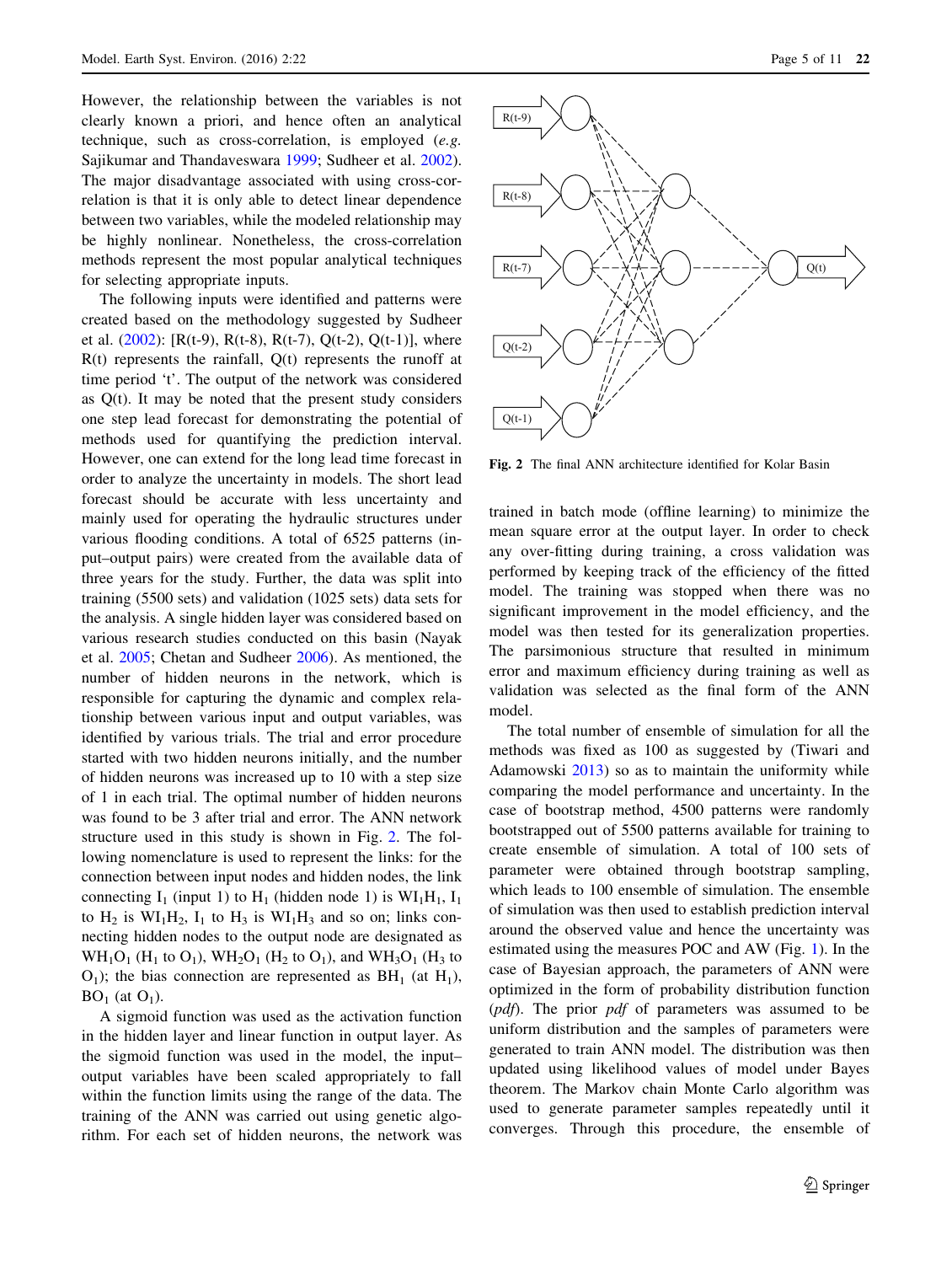simulation was made which leads to predictive uncertainty and which was quantified using POC and AW (Fig. [1](#page-2-0)).

In the case of prediction interval method, the first stage optimization helps in identifying optimal set of deterministic parameters using Genetic algorithm. During the second stage, the optimal weights obtained during Stage I were perturbed to generate ensemble of simulation. As mentioned, the multi-objective function is formulated with an objective of generating ensemble of simulation which has less uncertainty along with accurate prediction (Fig. [1](#page-2-0)).

## Study area and data used

The presented method is demonstrated through a case study of Indian Basin for flood forecasting. Hourly rainfall and runoff data is collected during monsoon season (July, August, and September) for 3 years (1987–1989). Note that areal average values of rainfall data for three rain gauge stations have been used in the study. The basin has a complex topography which makes the non-linear response of hydrology processes, hence suitable for demonstrating the presented methods. Some of the previous studies have been reported for developing various modeling procedures using the data from this basin (Nayak et al. [2005](#page-10-0); Chetan and Sudheer [2006;](#page-9-0) Srivastav et al. [2007;](#page-10-0) Kasiviswanathan et al. [2013\)](#page-10-0).

The Kolar River is a tributary of the river Narmada that drains an area about  $1350 \text{ km}^2$  before its confluence with

Fig. 3 Map of the study area (Kolar Basin)

Narmada near Neelkant. An index map of the watersheds is presented in Fig. 3. In the present study the catchment area up to the Satrana gauging site is considered, which constitutes an area of  $903.87 \text{ km}^2$ . The 75.3 km long river course lies between north latitude  $22^{\circ}09' - 23^{\circ}17'$  and east longitude 77°01'-77°29'.

## Results and discussion

#### Evaluation of model performance

The performance of the ANN model developed using different methods was evaluated with the statistical measures such as such as Correlation Coefficient (CC), Nash–Sutcliffe efficiency (NSE), Root mean square error (RMSE) and Mean biased error (MBE). The summary statistics of model performance is presented in Table [1.](#page-6-0) It may be noted that listed performance indices values were estimated for the ensemble mean generated from 100 simulations of respective methods.

It can be seen from Table [1](#page-6-0) that the bootstrap method produced high amount of RMSE and MBE when compared to the other two methods. This indicates an inferior performance of bootstrap method. The reason for such poor performance may be attributed to random sampling of input–output patterns used for training without maintaining the similar statistical characteristics between the bootstrapped samples. The Bayesian and PI

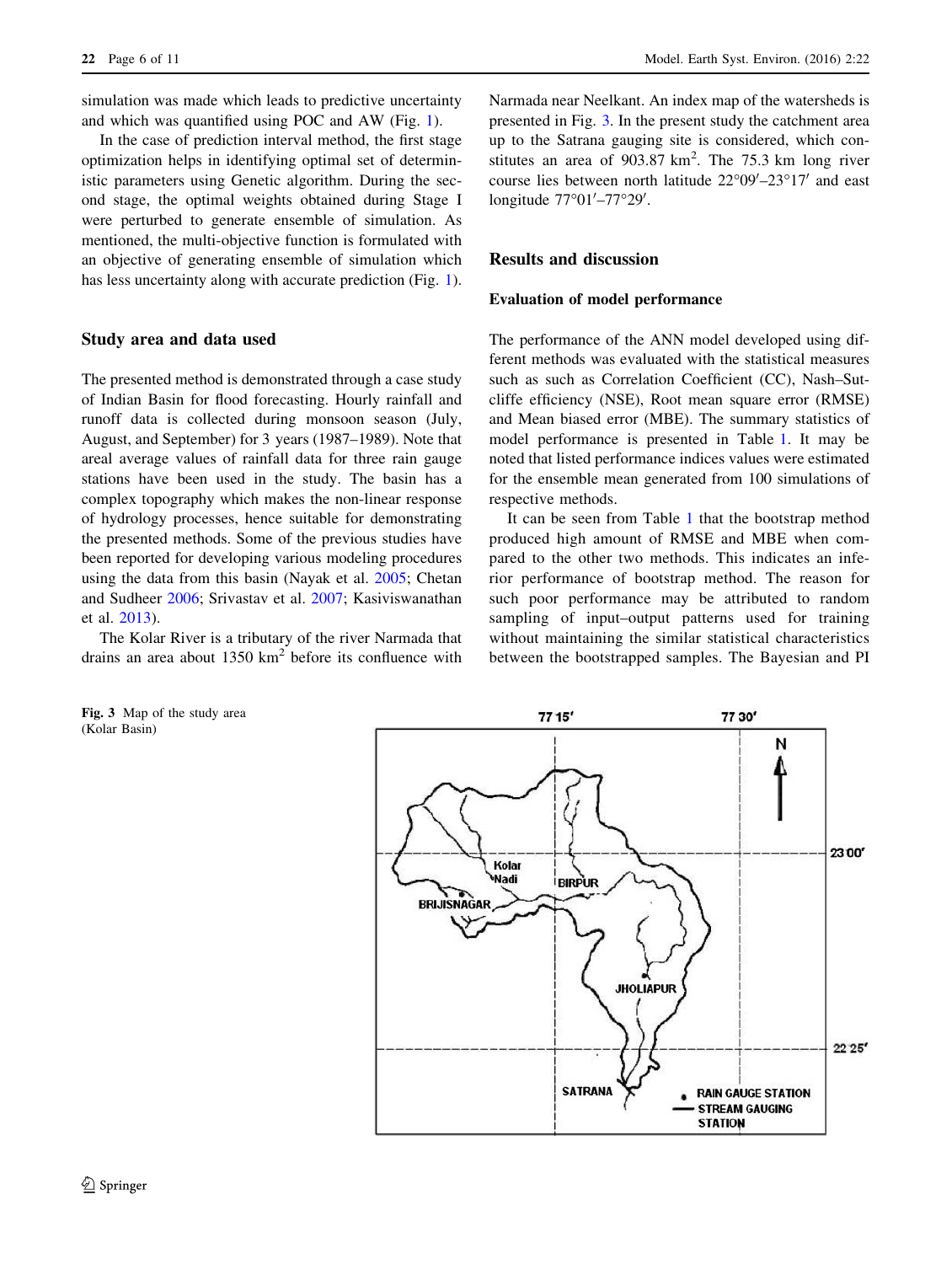| Category                   | Calibration |             |                | Validation    |      |             |                |               |
|----------------------------|-------------|-------------|----------------|---------------|------|-------------|----------------|---------------|
| Statistical indices        | CC          | NSE $(\% )$ | RMSE $(m^3/s)$ | MBE $(m^3/s)$ | CC   | NSE $(\% )$ | RMSE $(m^3/s)$ | MBE $(m^3/s)$ |
| Bootstrap method           | 0.96        | 92.62       | 50.64          | 5.77          | 0.96 | 91.00       | 56.64          | 3.05          |
| Bayesian method            | 0.99        | 97.04       | 32.02          | 0.98          | 0.99 | 98.27       | 24.78          | 0.79          |
| Prediction interval method | 0.99        | 97.13       | 31.55          | 0.33          | 0.99 | 98.64       | 23.04          | $-0.83$       |

<span id="page-6-0"></span>Table 1 Comparison of model performance by different method

method produced a comparable performance during calibration and validation periods. Further, the values of CC and NSE during calibration and validation did not show any significant change, which supports the consistent performance of these methods. Consequently, the Bayesian method has an NSE of 97.04 % in calibration and 98.27 % in validation; the PI method has NSE of 97.13 % in calibration and 98.64 % in validation. The positive values of MBE in calibration and validation shows a consistent underestimation of model in the case of Bootstrap and Bayesian approach. However, the PI method produced a negative value of MBE in validation, which shows slight over estimation of model. Overall, the ensemble mean obtained through PI method closely matches the observed values with comparable performance than other two methods.

# Parameter uncertainty

In this section, the parameter uncertainty estimated is compared between the methods. It is known that standard deviation is a statistical measure which can be used for assessing the variability or amount of uncertainty of the parameters. The standard deviation of each parameter of ANN model developed through different methods is presented in Table 2. It was found that the parameter uncertainty in Bootstrap method shows considerably high variability than other two methods. This might be due to model bias towards selection of patterns for training.

Further, it is clear that except few, most of the parameters in PI method have less values of standard deviation, which indicates minimum uncertainty as compared to other methods. Figure [4](#page-7-0) illustrates the range of ANN parameters estimated using different methods. Overall, the results indicate that the bootstrap method has consistently high variability and other two methods have low variability (Fig. [4](#page-7-0)). The reason for less variability of parameter in PI method could be the objective function formulated in such way that tries to minimize the uncertainty through the best possible combination of weights and biases.

Table 2 Standard deviation of ANNs' 100 parameter sets obtained through different methods

| Parameter                      | Bootstrap | Bayesian | PI     |
|--------------------------------|-----------|----------|--------|
| WI <sub>1</sub> H <sub>1</sub> | 0.8434    | 0.0205   | 0.0015 |
| WI <sub>1</sub> H <sub>2</sub> | 0.7735    | 0.0549   | 0.0013 |
| WI <sub>1</sub> H <sub>3</sub> | 0.6531    | 0.0812   | 0.0061 |
| $WI_2H_1$                      | 0.8288    | 0.0203   | 0.0454 |
| $WI_2H_2$                      | 0.6895    | 0.0540   | 0.0026 |
| $WI_2H_3$                      | 0.8573    | 0.0432   | 0.0279 |
| WI <sub>3</sub> H <sub>1</sub> | 0.9242    | 0.0218   | 0.0423 |
| $WI_3H_2$                      | 0.6771    | 0.0568   | 0.0012 |
| $WI_3H_3$                      | 0.8016    | 0.1816   | 0.0194 |
| $W I_4 H_1$                    | 1.0415    | 0.1265   | 0.1584 |
| $W I_4 H_2$                    | 0.8423    | 0.2097   | 0.0136 |
| $W I_4 H_3$                    | 0.8714    | 0.3908   | 0.2870 |
| WI <sub>5</sub> H <sub>1</sub> | 1.0852    | 0.0972   | 0.5259 |
| WI <sub>5</sub> H <sub>2</sub> | 0.9529    | 0.2443   | 0.1280 |
| $WI_5H_3$                      | 0.9542    | 0.4549   | 0.2543 |
| BH <sub>1</sub>                | 1.4880    | 0.0332   | 0.0131 |
| BH <sub>2</sub>                | 1.4265    | 0.0413   | 0.1441 |
| BH <sub>3</sub>                | 1.4175    | 0.2657   | 0.2550 |
| WH <sub>1</sub> O <sub>1</sub> | 0.6843    | 0.1073   | 0.0715 |
| WH <sub>2</sub> O <sub>1</sub> | 0.7063    | 0.0585   | 0.0152 |
| WH <sub>3</sub> O <sub>1</sub> | 0.7425    | 0.1507   | 0.4846 |
| BO <sub>1</sub>                | 0.5628    | 0.1578   | 0.0117 |

The nomenclature of the parameter is explained in the text The parameter with less uncertainty is denoted as bold

#### Prediction uncertainty

The prediction uncertainty of each method estimated in terms of AW and POC is presented in Table [3.](#page-7-0) It may be noted that the presented results correspond to validation data only, however a consistent performance was obtained in calibration. In order to assess the uncertainty on different magnitude of flow, the flow values were statistically categorized as low, medium and high (Nayak et al. [2005](#page-10-0)). Out of 1025 patterns in validation, low flow values contain 843 patterns and 167, 15 patterns fall in medium, high flow, respectively. A better model will have less AW with more number of observed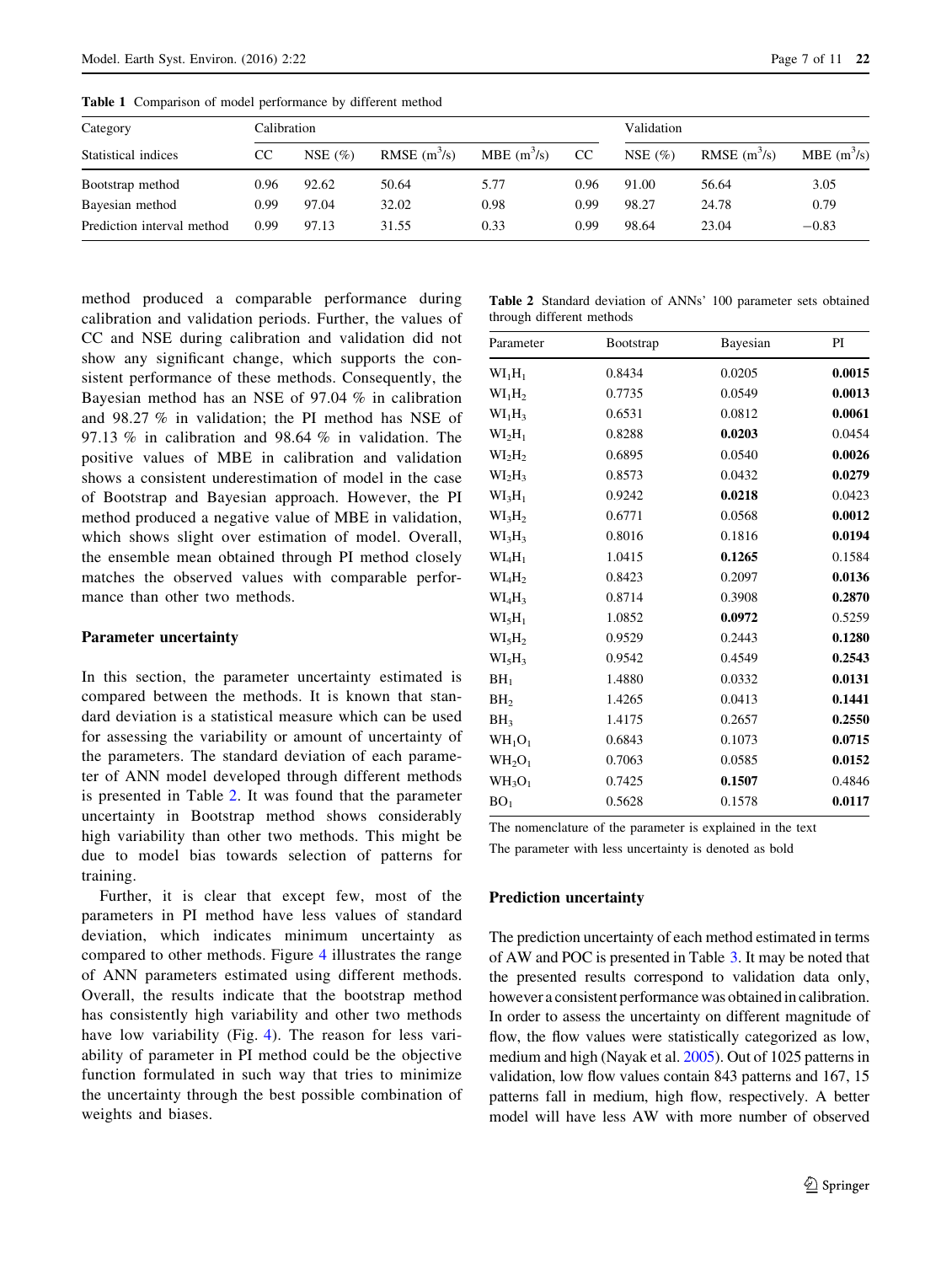<span id="page-7-0"></span>Fig. 4 Parameter uncertainty quantified from the presented methods



Table 3 Comparison of predictive uncertainty by different method

| Category               | Complete flow Series |             | Low flow $(x < \mu)$ |             |              | Medium flow ( $\mu \le x \le +2\sigma$ ) | High flow $(x > \mu + 2\sigma)$ |            |
|------------------------|----------------------|-------------|----------------------|-------------|--------------|------------------------------------------|---------------------------------|------------|
| 1025<br>No of patterns |                      | 843         |                      | 167         |              | 15                                       |                                 |            |
| Statistical indices    | AW $(m^3/s)$         | POC $(\% )$ | AW $(m^3/s)$         | POC $(\% )$ | AW $(m^3/s)$ | POC $(\% )$                              | AW $(m^3/s)$                    | POC $(\%)$ |
| Bootstrap method       | 75.95                | 98.14       | 38.06                | 99.88       | 198.63       | 95.81                                    | 839.56                          | 20         |
| Bayesian approach      | 3.42                 | 46.58       | 0.44                 | 49.46       | 6.78         | 33.53                                    | 133.49                          | 26.67      |
| Prediction interval    | 26.49                | 97.17       | 16.50                | 99.17       | 60.90        | 92.22                                    | 204.54                          | 40         |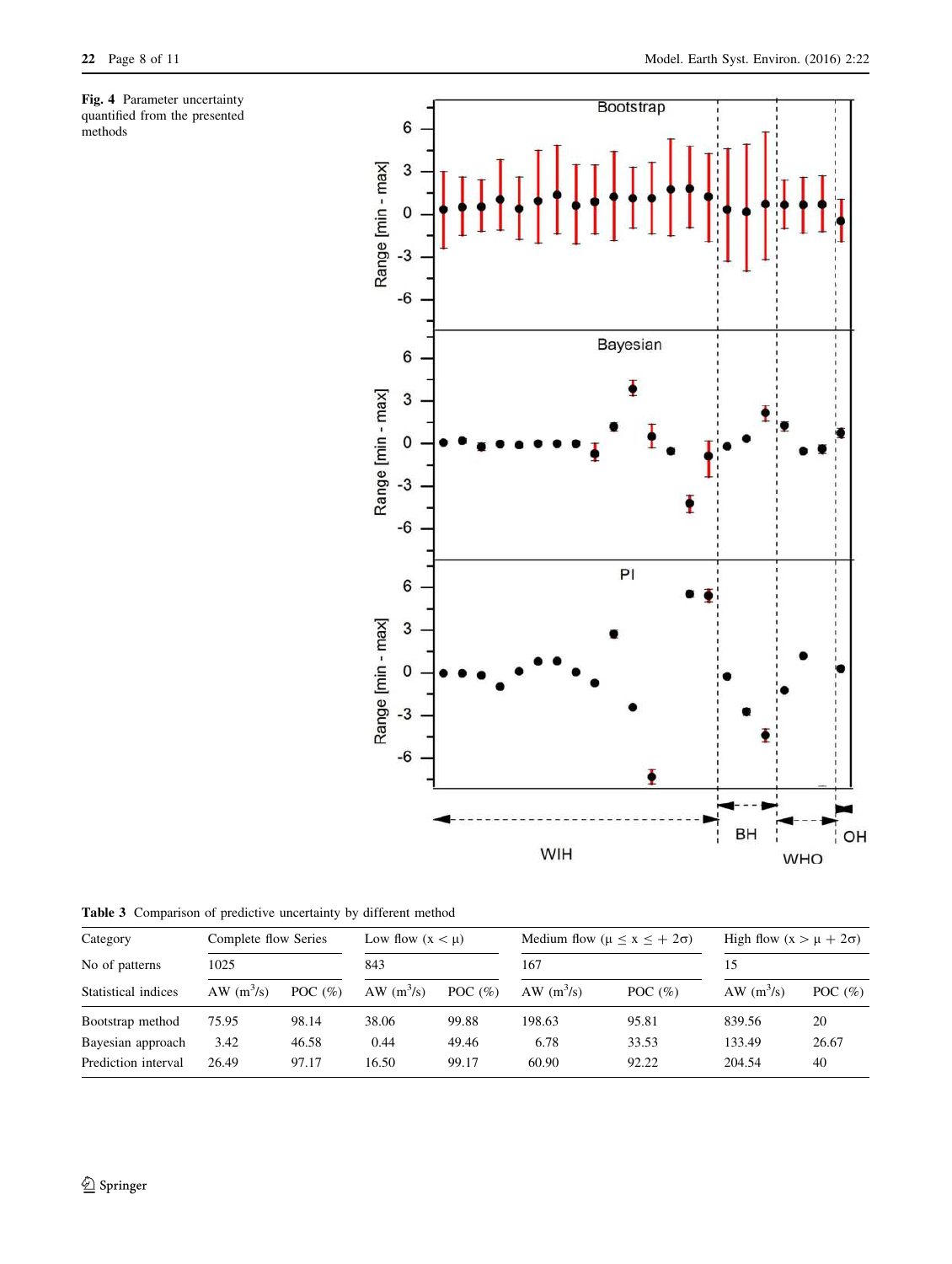values falls over the prediction band (i.e. maximum POC). In other words, quantitatively an ideal prediction band will have POC of 100 % with AW approaches to low values. The prediction interval obtained through different method has varying magnitude of uncertainty in terms of POC and AW estimate (Fig. 5). In general, the Bootstrap method has high AW values across different flow domains as illustrated in Fig. 5, which indicates increased bias in model calibration resulted from sampling of input–output patterns. Consequently the ensemble simulation leads to high variability from the mean prediction. While comparing, different methods, the bootstrap method has high POC across different flow series. This is mainly due to increased width of prediction interval, which obviously will include more number of observed values. The minimum AW was found in ANN models that used Bayesian based model training. It was found that the Bayesian approach produced consistently less AW value across complete, low and medium flow series with 3.42, 0.44, and  $6.78 \text{ m}^3\text{/s}$ , respectively. The forgoing discussion clearly indicates that the Bayesian method is good in terms of less AW and bootstrap method is good with better estimate of maximum POC. However, the selection of particular method should not be biased by considering only either POC or AW as these measures conflict each others. In this regard, it was identified that PI method has better estimate of uncertainty with compromised values of AW and POC. Consequently PI method has acceptable values of POC such as 97.17, 99.17, 92.22 and 40 % in complete, low, medium and high flow, respectively. The AW values of PI in complete, low, medium and high flow were 26.49, 16.50, 60.90 and 204.54 m<sup>3</sup>/s, respectively. Though the AW values were slightly higher than Bayesian method across different flow series, the method can be considered as a better estimate of uncertainty with improved confidence as it contains more number of observed values within the prediction interval (Fig. 5).

#### Uncertainty in peak flow prediction

Accurate estimation of peak flow helps in better decision making with improved reliability for developing the systems of flood warnings and flood protection measures.

However in most of the cases, it was reported that the poor peak flow estimation is a general concern in ANN (Srivastav et al. [2007](#page-10-0)). One of the major reasons for such behavior is less number of peak flow patterns available for training, and that leads to more bias in predicting the values (mostly under prediction). The histogram (Fig. [6\)](#page-9-0) shows the peak flow prediction of ensemble by selected methods. It is clear that none of the method predicts the peak reasonably, except PI method. The potential reason for such under prediction of other two methods could be the increased level of parameter uncertainty, where the model is unable to capture the peak responses of hydrograph. It is evident from Fig. [6](#page-9-0) that the actual peak is  $2029.18 \text{ m}^3$ /s. However, most of the ensembles of bootstrap were able to predict the peak flow prediction between 1300 and 1900  $\text{m}^3$ /s. The potential reason could be inferred that the sampled input–output patterns may not contain sufficient peak information for training. Similar findings were observed in Bayesian approach, where the peak flow prediction falls between 1700 and 1900  $m^3$ /s. In this case, the reason for not predicting peak appropriately may be attributed to the assumption about prior probability distribution of ANN's parameter. However, the peak prediction of PI method was substantially good while comparing other two methods. This reinforces the discussion that performing uncertainty analysis under optimization framework leads to an improved result in all domains of flow with reduction in uncertainty. Still, understanding and modeling of hydrologic processes are far beyond the reality that needs considerable level of attention while quantifying the uncertainty.

#### Qualitative assessment of uncertainty

Based on the quantitative assessment of uncertainty across different methods, the qualitative classification is made and presented in Table [4](#page-9-0). It is categorized as low, medium and high depends on the uncertainty evaluation method such as the formulation, computational burden, assumptions, validity of preserving probabilistic and statistical properties, convergence and accuracy in estimating peak flow. It



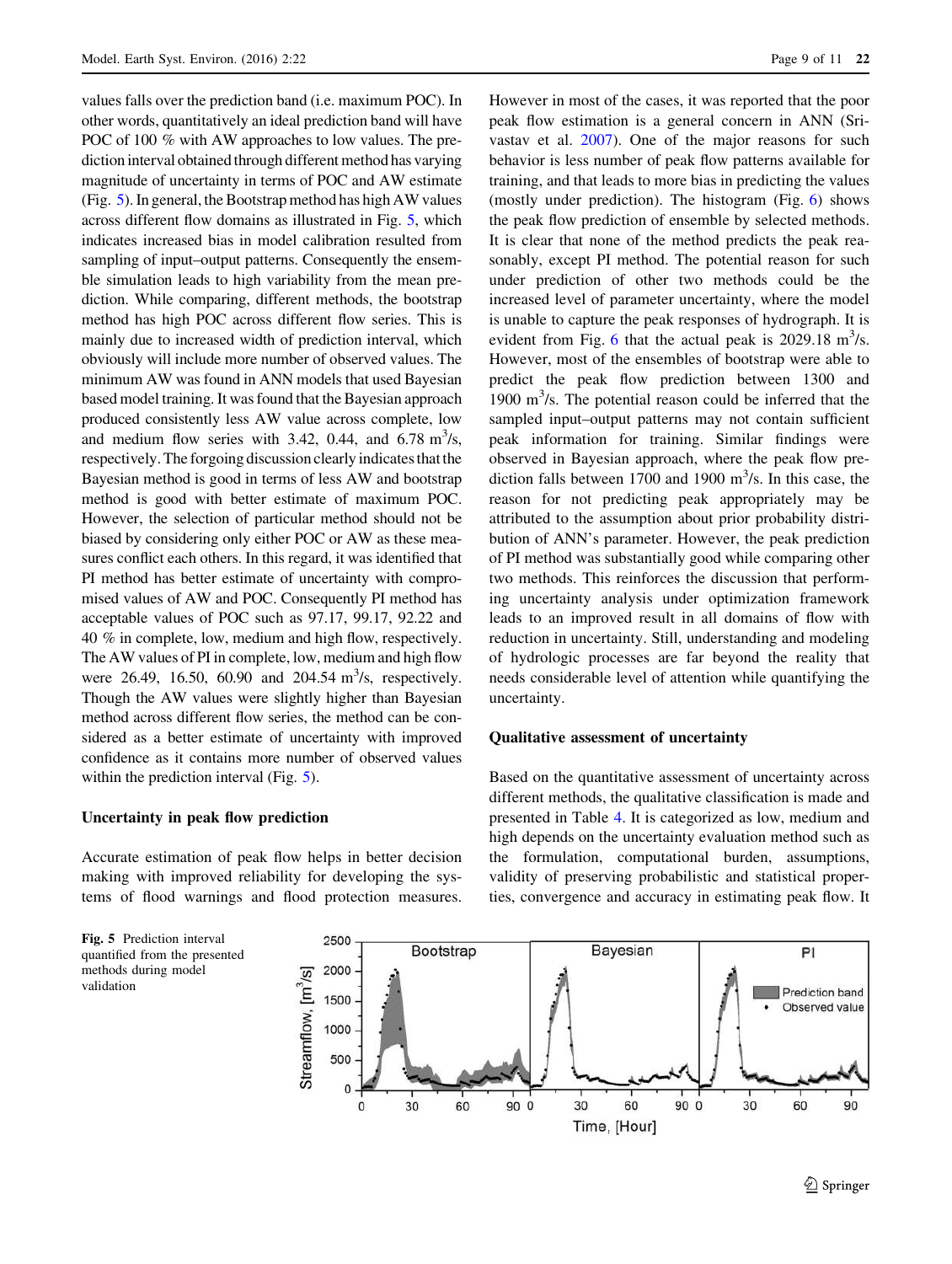<span id="page-9-0"></span>

Fig. 6 Histogram of peak flow prediction from the presented methods

Table 4 Qualitative analysis of

| <b>Table 4</b> Qualitative analysis of<br>methods | Method                                                 | <b>Bootstrap</b> | Bayesian | Prediction interval |  |
|---------------------------------------------------|--------------------------------------------------------|------------------|----------|---------------------|--|
|                                                   | Difficulty of implementation                           | Medium           | High     | Low                 |  |
|                                                   | Computational efficiency                               | Low              | Medium   | High                |  |
|                                                   | Fulfilment of statistical and probabilistic assumption | Low              | High     | Medium              |  |
|                                                   | Parameter convergence                                  | Low              | Medium   | High                |  |
|                                                   | Peak flow prediction                                   | Low              | Medium   | High                |  |

is evident from Table 4 that the PI method relatively satisfies all the listed conditions besides quantitative estimate. This gives an indication of superiority of the PI method while quantifying the prediction uncertainty.

# Summary and conclusions

The meaningful quantification of uncertainty in ANN models improves the reliability while making decisions. However, no clear evidence that show a specific method, which outperforms while estimating the uncertainty of hydrologic models compared to other methods. Hence, each method differs by its own complexity, principle and computational efficiency. This study presented three different uncertainty estimation method applied in ANN models. The whole modeling procedure is demonstrated through flow forecast model using rainfall—runoff data collected from Kolar basin, India. The quantitative and qualitative comparison was made between the methods in order to show their potential improvements and shortcomings. The parameter uncertainty resulted from PI method showed significant reduction. Consequently, the PI method produced improved model performance, with narrow prediction interval. In addition, the values of POC across different flow domains further enhance the confidence of the PI method in terms of uncertainty. Furthermore, the accurate estimation of peak flow is a general concern in ANN models, however the peak estimation of PI method encourages its potential application in flood forecasting.

#### Compliance with ethical standards

Conflict of interest The authors declare that they have no conflict of interest.

Human and animal studies This paper does not contain any studies with human participants or animals performed by any of the authors.

Informal consent For this type of study formal consent is not required.

# References

- Abrahart RJ, See LM, Dawson CW, Shamseldin AY, Wilby RL (2010) Nearly two decades of neural network hydrologic modeling. In: Sivakumar B, Berndtsson R (eds) Advances in data-based approaches for hydrologic modeling and forecasting. World Scientific Publishing, Hackensack, pp 267–346
- Alvisi S, Franchini M (2011) Fuzzy neural networks for water level and discharge forecasting with uncertainty. Environ Model Softw 26(4):523–537
- Boucher MA, Laliberte JP, Anctil F (2010) An experiment on the evolution of an ensemble of neural networks for streamflow forecasting. Hydrol Earth Syst Sci 14:603–612
- Campolo M, Soldati A, Andreussi P (1999) Forecasting river flow rate during low flow periods using neural networks. Water Resour Res 35(11):3547–3552
- Chetan M, Sudheer KP (2006) A hybrid linear-neural model for river flow forecasting. Water Resour Res 42:W04402. doi[:10.1029/](http://dx.doi.org/10.1029/2005WR004072) [2005WR004072](http://dx.doi.org/10.1029/2005WR004072)
- Elshorbagy A, Corzo G, Srinivasulu S, Solomatine DP (2010a) Experimental investigation of the predictive capabilities of data driven modeling techniques in hydrology - Part 1: concepts and methodology. Hydrol Earth Syst Sci 14:1931–1941